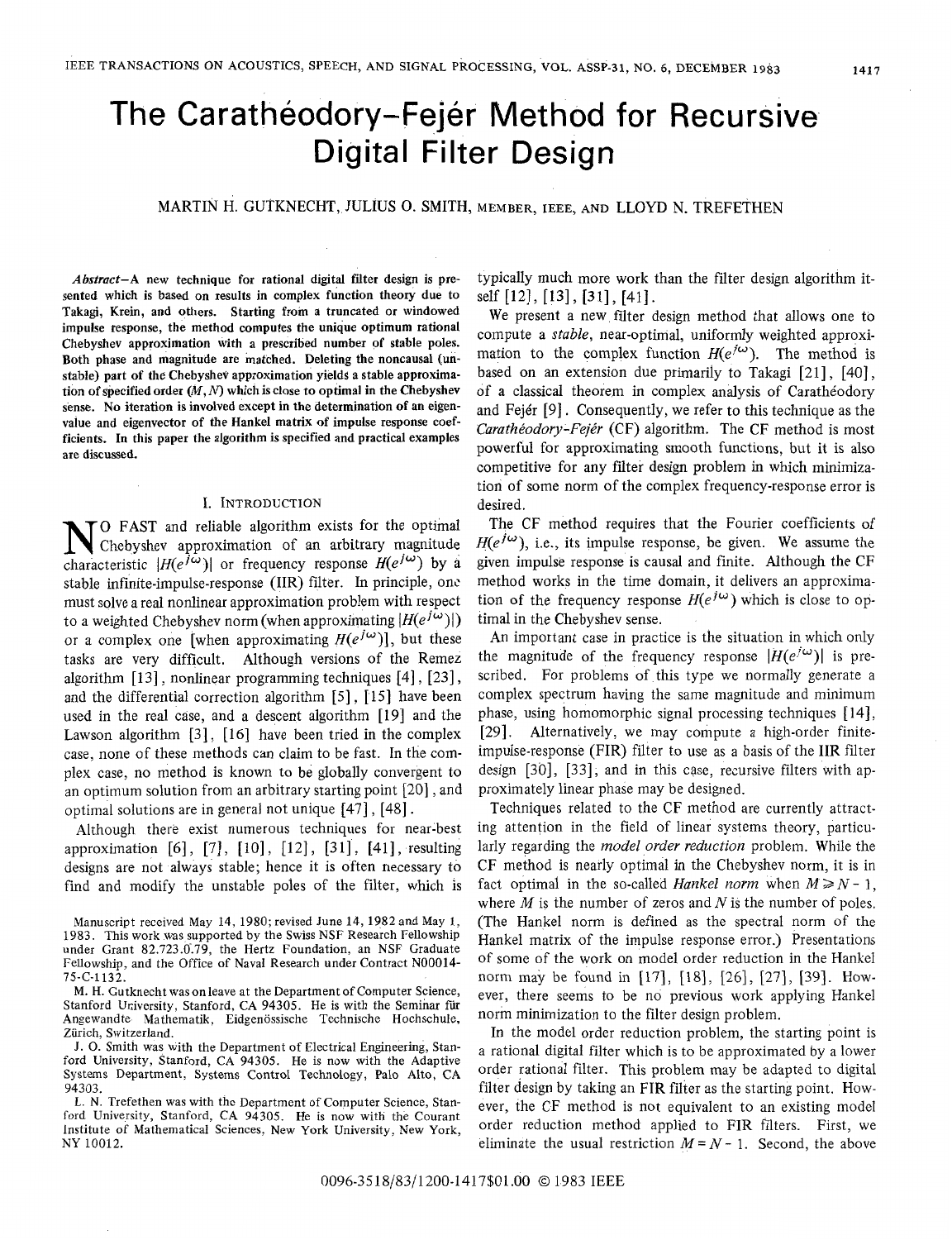references propose methods which include a partial fraction expansion. Our experience has shown that this can limit the length of the original impulse response which can be used, since this length is the size of the polynomial which must be factored. The CF method circumvents partial fraction expansion by means of an FFT-based spectral factorization technique, applicable whenever the numbers of poles and zeros inside the unit circle are known *a priori.* 

#### 11. THEORETICAL BASIS OF THE CF METHOD

Assume an ideal causal impulse response  $h(n)(n = 0, 1, \cdots)$ is given, corresponding to an ideal transfer function

$$
H(z) \stackrel{\triangle}{=} \sum_{n=0}^{\infty} h(n) z^{-n}.
$$

If this series converges uniformly on the unit circle,  $H(z)$  can be approximated arbitrarily closely by taking a partial sum of sufficiently high order. In practice, it may be preferable to apply a band-limited window [33] rather than truncate, and we denote the possibly modified impulse-response values by  $\{h_K(n)\}_{0}^K$  and the corresponding transfer function by  $H_K(z)$ 

$$
H_K(z) \stackrel{\triangle}{=} \sum_{n=0}^K h_K(n) z^{-n}.
$$
 (2.1)

We address the problem of approximating  $H_K(z)$  on the unit circle  $\Gamma \triangleq \{z \in \mathbb{C} : |z| = 1\}$  by a rational transfer function

$$
R_{MN}(z) \stackrel{\triangle}{=} \frac{B(z)}{A(z)} \stackrel{\triangle}{=} \frac{\sum_{k=0}^{M} b_k z^{-k}}{\sum_{k=0}^{N} a_k z^{-k}}
$$
(2.2)

with all poles inside  $\Gamma$ , and normalized by  $a_0 = 1$ . We denote by  $R_{MN}(M, N \ge 0)$  the set of all such functions.

An optimal (complex) rational approximation to  $H_K$  on  $\Gamma$ under the Chebyshev norm is any  $R_{MN}^* \in \mathbb{R}_{MN}$  which satisfies

$$
|R_{MN}^* - H_K||_{\infty} \le ||R_{MN} - H_K||_{\infty} \quad \text{for all } R_{MN} \in R_{MN}
$$

where  $||f||_{\infty} \triangleq \max\{|f(z)|: z \in \Gamma\}$ . As we have stated, it is in general very difficult to compute such a function  $R_{MN}^*$ . It happens, however, that it is easy to determine the best Chebyshev approximation  $\widetilde{R}_{MN}^*$  out of the larger class  $\widetilde{\alpha}_{MN}$ of functions which are of the form

$$
\widetilde{R}_{MN}(z) \stackrel{\triangle}{=} \frac{\widetilde{B}(z)}{A(z)} \stackrel{\triangle}{=} \frac{\sum_{k=-\infty}^{M} b_k z^{-k}}{\sum_{k=0}^{N} a_k z^{-k}}
$$
\n(2.3)

(with  $a_0 = 1$ ), where the zeros of  $z^N A(z)$  still lie inside  $\Gamma$  and the series in the numerator converges there. The class  $\tilde{R}_{MN}$ may be regarded as an extension of the filters in  $R_{MN}$  to include noncausal impulse response conponents. The CF method consists of computing this extended best approximation  $\tilde{R}_{MN}^*$ , and truncating it to obtain the CF approximant  $R_{MN}^{(\text{CF})} \in \mathcal{R}_{MN}$ . One way to perform this truncation is to express  $\tilde{R}_{MN}^*$  in the parametric form (2.3) and delete the terms with negative *k* in the numerator [22]. A better method, which we employ here, is to start with the impulse response (Laurent series) for (2.3). If  $M \ge N-1$ , then one simply truncates all noncausal terms, and what remains is the impulse response for a function in  $\mathcal{R}_{MN}$ . For  $M \leq N - 1$ , a slight modification of this procedure is necessary, as described in the next section.

It may appear that the filter  $R_{MN}^{(CF)}$  obtained by truncating  $R_{MN}^*$  as above will in general be far from optimal, but in fact it is exceedingly close to optimal in the Chebyshev sense. One can see this to some extent by considering that if  $\tilde{R}_{MN}^*$  fits both the magnitude and phase of the causal transfer function  $H_K$  closely in the Chebyshev norm, then  $\widetilde{R}_{MN}^*$  must itself be approximately causal. In fact, if  $\|\widetilde{R}_{MN}^* - H_K\|_{\infty} = \lambda$ , then each noncausal term of the impulse response of  $\widetilde{R}_{MN}^*$  has magnitude at most *h,* and the noncausal terms approach zero exponentially in the negative time direction. However, the truncation error is typically a good deal smaller than this. For some estimates on its size, see [42] and [43]. In the case  $M \ge N - 1$ , as we have mentioned, one can show that  $R_{MN}^{(CF)}$  in fact approximates  $H_K$  optimally in the Hankel norm.

It remains to describe the method for computing  $\widetilde{R}_{MN}^*$ . The answer is given by a theorem developed by Takagi [40], Akhieser [2], Clark [11], and Adamjan *et al.* [1], for which an elementary proof is given in [43]. For a detailed presentation of the Takagi theory, see also [21]. The polynomial case  $(N = 0)$  was settled earlier by Carathéodory and Fejér [9].

The theorem makes use of the *singular value decomposition*  of the *Hankel matrix* formed from the windowed impulse response  $\{h_K(n)\}_{n=0}^K$ . The values  $h_K(n)$  may be complex. By definition, the Hankel matrix corresponding to an impulse response  ${h_K(n)}_{n=0}^{\infty}$  is the infinite matrix having  $h_K(i+j)$  at the intersection of the *i*th row and *j*th column  $(i, j = 0, 1, 2, ...)$  $\dots$ ). To obtain general type  $(M, N)$  approximations, we introduce the parameter

$$
\nu \stackrel{\triangle}{=} M - N + 1
$$

and define the Hankel matrix entry  $(i, j)$  as  $h_K(i + j + \nu)$ ,

$$
\mathbf{H}_{\nu,K} \triangleq \begin{pmatrix} h_K(\nu) & h_K(\nu+1) & \cdots & h_K(K) \\ h_K(\nu+1) & & & 0 \\ \vdots & & h_K(K) & & \vdots \\ h_K(K) & & 0 & \cdots & 0 \end{pmatrix}
$$
 (2.4)

where  $h_K(k) \stackrel{\triangle}{=} 0$  for  $k < 0$ .

as The singular value decomposition of  $\mathbf{H}_{\nu,K}$  may be expressed

$$
\mathbf{H}_{\nu,K} = U \Sigma V^* \tag{2.5}
$$

where  $U$ ,  $V$  are unitary matrices, and  $\Sigma$  is a diagonal matrix with nonnegative diagonal elements  $\sigma_0, \cdots, \sigma_{K-\nu}$  arranged in order of decreasing magnitude [38]. These elements of  $\Sigma$  are called the *singular values* of  $H_{\nu,K}$ . (Note that it is customary to number the singular values from 1 rather than 0. Our choice is made to simplify notation. Also, we refer to  $\sigma_n$  as the *n*th singular value, although it is the  $(n + 1)$ st element of the sequence.) The left and right *singular vectors* corresponding to  $\sigma_n$  are the *n*th columns of *U* and *V*, respectively, and we denote them by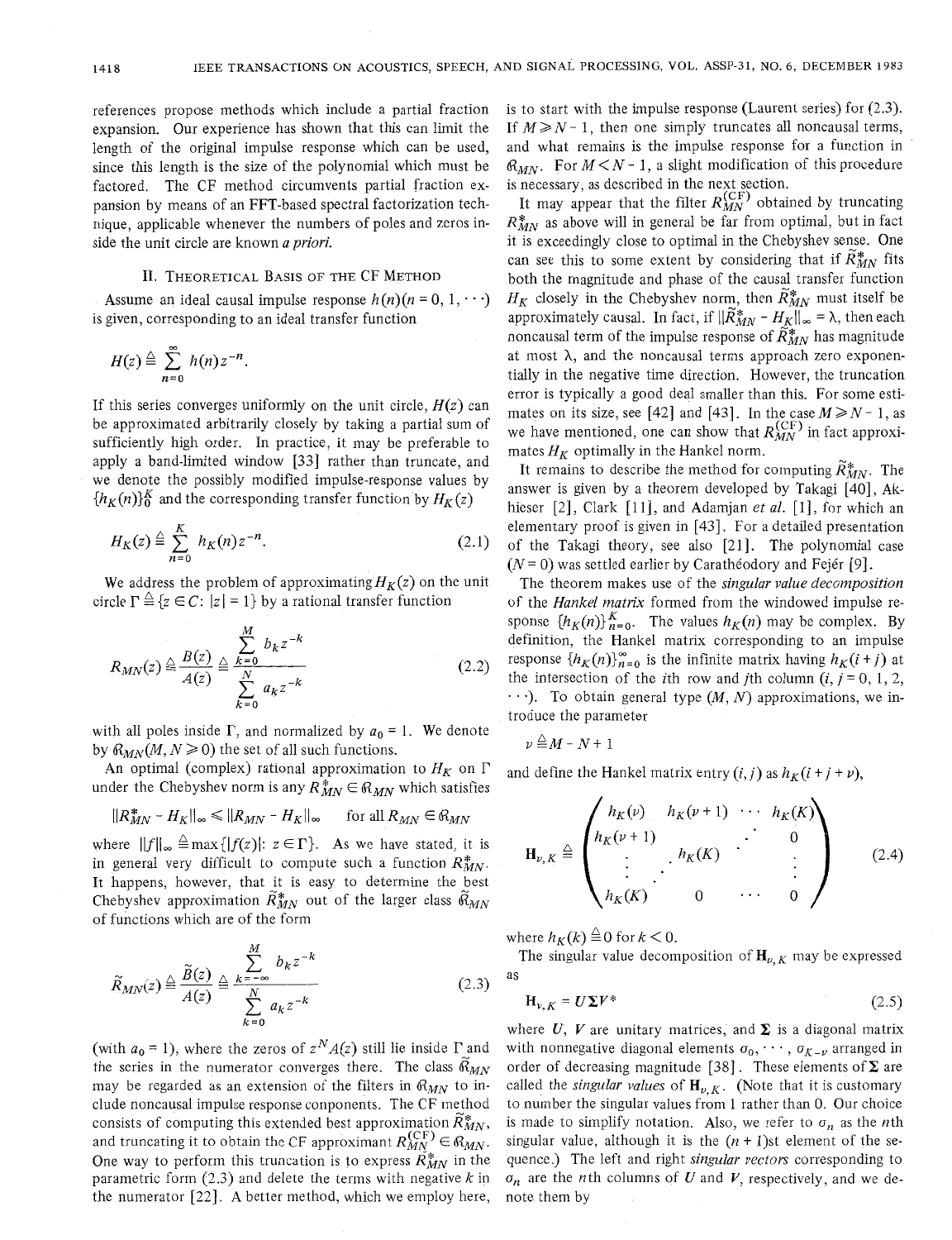GUTKNECHT *et al.*: CARATHÉODORY-FEJÉR METHOD 1419

$$
U_n \stackrel{\triangle}{=} (u_n(0), \cdots, u_n(K-\nu))^T,
$$
  

$$
V_n \stackrel{\triangle}{=} (v_n(0), \cdots, v_n(K-\nu))^T.
$$

If  $\sigma_n$  is not a simple singular value, then  $U_n$  and  $V_n$  are not unique, but this does not matter in the theorem below.

When the impulse response is real,  $H_{\nu,K}$  is a real symmetric matrix, and in this case  $\sigma_n = |\lambda_n|$ , where  $\lambda_n$  is the *n*th eigenvalue of  $H_{\nu,K}$  by magnitude  $(|\lambda_0| \geq |\lambda_1| \geq \cdots \geq |\lambda_{K-\nu}|)$ . Moreover, in this case one may assume

$$
V_n = U_n \text{ sign}(\lambda_n). \tag{2.6}
$$

Thus, in the case of a real impulse response (i.e., for real symmetric matrices), each singular vector is also an eigenvector and vice versa.

We now quote from [43] the important result on which our method is based (see also *[2], [21],* [40]).

*Theorem:*  $H_K$  has a unique best Chebyshev approximation  $\widetilde{R}_{MN}^*$  *out of*  $\widetilde{R}_{MN}$ *, and the error function*  $(H_K - \widetilde{R}_{MN}^*)(z)$  *is an* all-pass filter having constant modulus on  $|z| = 1$ . The error *modulus is equal to the Nth singular value of the Hankel matrix*  $H_{\nu,K}$ , *i.e.*,

$$
||H_K - \widetilde{R}_{MN}^*||_{\infty} = \sigma_N \tag{2.7}
$$

*where*  $\sigma_N \triangleq 0$  *for*  $N > K - \nu$ .  $\widetilde{R}_{MN}^*$  *is given by* 

$$
\widetilde{R}_{MN}^*(z) = H_K(z) - \sigma_N z^{-\nu} \frac{U_N(z)}{V_N(z^{-1})}
$$
\n(2.8)

where  $U_N(z)$  and  $V_N(z)$  are formed from the Nth singular vec*tors of*  $H_{\nu,K}$  *as* 

$$
U_N(z) \stackrel{\triangle}{=} \sum_{n=0}^{K-\nu} u_N(n) z^{-n},
$$
  

$$
V_N(z) \stackrel{\triangle}{=} \sum_{n=0}^{K-\nu} v_N(n) z^{-n}.
$$

The theorem implies that every stable linear system (of arbitrary order) admits a decomposition into the sum of a noncausal rational filter from the class  $\tilde{R}_{MN}^*$  plus an all-pass filter

$$
H_K(z) = \widetilde{R}_{MN}^*(z) + \sigma_N z^{-\nu} \frac{U_N(z)}{V_N(z^{-1})}.
$$

In the proof of the theorem, this equation follows immediately from taking the z-transform of the equation  $H_{V,K}V_N =$  $\sigma_N U_N$ , which follows from (2.5). What is nontrivial to show, however, is that the number of poles of  $\widetilde{R}_{MN}^*$  inside the unit circle is at most *N.* For systems having a real impulse response, the decomposition can be written

$$
H_K(z) = \widetilde{R}_{MN}^*(z) + \lambda_N z^{-\nu} \frac{V_N(z)}{V_N(z^{-1})}
$$
 (2.9)

where  $V_N(z)$  is formed from the eigenvector  $V_N$  as above.

consists of the following steps. For simplicity, we assume in zeros  $(\nu)$ , and then decide on the final order after the eigen-

### *The CF Algorithm*

*1)* Set up the Hankel matrix  $\mathbf{H}_{\nu,K}$  of (2.4) and compute its *eigenvalue*  $\lambda_N$  *which is the*  $N + 1$  *largest in modulus.* One way to find  $\lambda_N$  is to compute the  $N + 1$  smallest (possibly negative) and the  $N+1$  largest eigenvalues of the matrix. This can be accomplished by tridiagonal reduction followed by Sturm sequencing, and routines are provided for this in EISPACK [35, subroutines TRED1 and TRIDIB1.

*2)* Compute the eigenvector  $V_N$  corresponding to  $\lambda_N$ . This can be done rapidly by inverse iteration [35, subroutines TINVIT and TRBAKl].

*3) Evaluate the frequency-response of the optimal (noncausal)* Chebyshev approximation (2.9) at  $L \gg M + N + 1$ *equally spaced points along the unit circle* 

$$
\widetilde{R}_{MN}^*(e^{j\omega_k}) = H_K(e^{j\omega_k}) - \lambda_N e^{-j\nu\omega_k} \frac{V_N(e^{j\omega_k})}{V_N(e^{-j\omega_k})}
$$

$$
\omega_k = \frac{2\pi k}{L}, \quad k = 0, 1, \dots, L - 1,
$$

It is preferable to choose *L* equal to a power of *2* to allow the use of the fast Fourier transform (FFT) for this and the next step. Note that since  $h_K(n)$  is real,  $\widetilde{R}_{MN}^*(e^{j\omega_k}) = \widetilde{R}_{MN}^*(e^{-j\omega_k})$ , so that only  $L/2$  + 1 values need to be computed.

4) Inverse Fourier transform  $\widetilde{R}_{MN}^*(e^{j\omega_k})$  to obtain the im*pulse response of the extended rational Chebyshev approximation* 

$$
\widetilde{r}_{MN}^*(n) = \text{FFT}^{-1}\{\widetilde{R}_{MN}^*(e^{j\omega_k})\} = \frac{1}{L} \sum_{k=0}^{L} \widetilde{R}_{MN}^*(e^{j\omega_k}) e^{j\omega_k n}.
$$

The first  $L/2$  samples,  $n = 0, \dots, L/2 - 1$ , correspond to the causal part.

*For*  $\nu \geq 0$  ( $M \geq N - 1$ ), we have the following.

5) Window  $\widetilde{r}_{MN}^*$ , selecting the causal part, to obtain the im*pulse response of the Hankel-norm approximation* 

$$
r_{MN}^{(\text{CF})}(n) = \begin{cases} \tilde{r}_{MN}^{*}(n), & n = 0, \cdots, L/2 - 1 \\ 0, & n = L/2, \cdots, L - 1. \end{cases}
$$

6) Convert the nonparametric impulse response  $r_{MN}^{\text{(CF)}}$  to *parametric form*  $\{a_i, b_i\}, i = 1, \dots, N, j = 0, \dots, M$  by Prony's *method* [7], *[36].* 

*For*  $\nu$  < 0 ( $M$  <  $N$  - 1), we have the following. *5'*) *Window*  $\widetilde{r}_{MN}^*$  as

$$
\widehat{r}_{N-1,N}^{(\text{CF})}(n) = \begin{cases} \widetilde{r}_{MN}^*(n+\nu), & n = 0, \cdots, L/2 - 1 \\ 0, & n = L/2, \cdots, L - 1. \end{cases}
$$

*6')* Convert the nonparametric impulse response  $\hat{r}_{N-1,N}^{(\text{CF})}$  to *parametric form*  $\{a_i, c_j\}$ ,  $i = 1, \dots, N, j = 0, \dots, N - 1$  *by Prony's method, and set*  $b_j = c_{j-\nu}, j = 0, \dots, M$ *.* 

The CF algorithm is defined on .the basis of a prescribed 111. IMPLEMENTATION OF THE CF METHOD order  $(M, N)$ , and in step 2) above, an error measure  $|\lambda_N|$  associated with this order is revealed. An alternative is to pre-Given a finite-length impulse response  $h_K(n)$ , the CF method scribe only the difference between the number of poles and this description that  $h_K(n)$  is real. values of  $\mathbf{H}_{\nu,K}$  have been inspected. This alternative can lead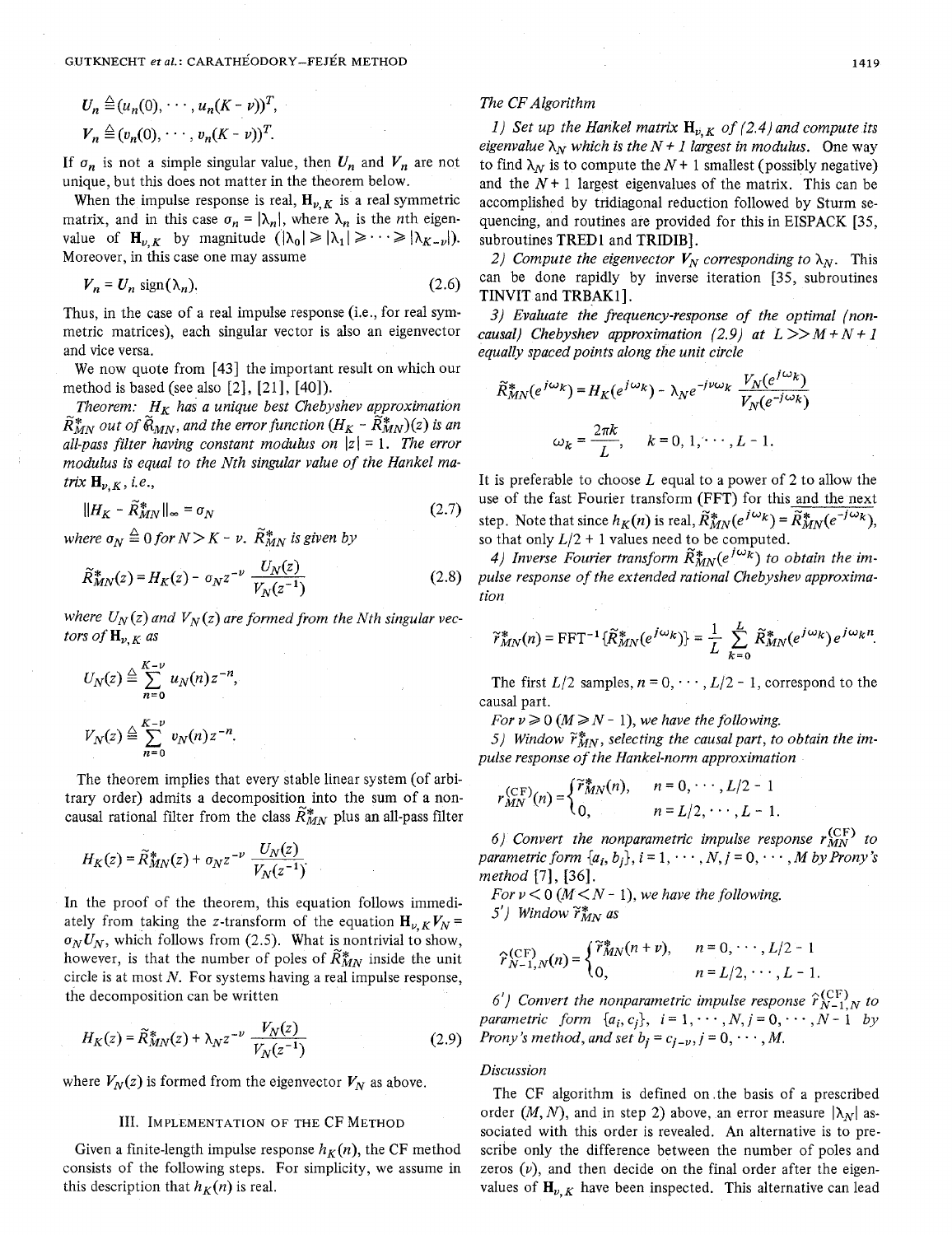to the most cost-effective filter designs. For many desired filters, the sequence  $\{|\lambda_k|\}_0^{K-\nu}$  drops sharply in magnitude over some small interval, and values of *N* in this vicinity give efficient designs in terms of order versus error.

**A** related consideration is that one should ensure  $|\lambda_N|$  $|\lambda_{N-1}|$ , since otherwise a degeneracy will occur in which  $\tilde{R}_{MN}^*$ has fewer than *N* stable poles (in the quotient of (2.8), some poles and zeros coalesce). This problem often comes up when  $H_K(z)$  is an even function  $(h_K(n) = 0$  for *n* odd) or is an odd function  $(h_K(n) = 0$  for *n* even). It is easily circumvented by taking  $(M, N)$  of the form  $(odd, even)$  if  $H_K$  is even, and *(even, even)* if  $H_K$  is odd. There are also instances in which  $\tilde{R}_{MN}^*$  has reduced order due to the extreme elements of the eigenvector being zero  $(v_N(0) = v_N(K - \nu) = 0)$ . For a complete treatment of possible degeneracies, see [21].

In steps 3) and 4), it is necessary that the FFT size  $L$  be sufficiently large that time-aliasing is negligible. Due to the sampling of the frequency axis inherent in the FFT, the nonparametric impulse response obtained from  $\widetilde{R}_{MN}^*(e^{j\omega})$  is really proportional to  $\Sigma_{l=-\infty}^{\infty} \widetilde{r}_{MN}^{*}(n+L)$ . Since the poles of  $\widetilde{R}_{MN}^{*}$ do not lie on the unit circle, increasing  $L$  sufficiently will reduce the error due to time-aliasing to any desired level. If *d*  is the smallest distance from a pole of  $\widetilde{R}_{MN}^*$  to the unit circle, then we desire  $(1 - d)^{L/2} \approx 0$ .

Since the pole radii are not known in advance, it is useful to estimate the amount of time-aliasing after the fact by means of the formula

$$
u_{ta} \triangleq \frac{L}{m+1} \frac{\sum_{L=1/2}^{L/2+m} \widetilde{r}_{MN}^{*2}(n)}{\sum_{n=0}^{L-1} \widetilde{r}_{MN}^{*2}(n)}
$$

where  $m$  is a positive integer less than  $L/2$ . (We use the value  $m = L/16$ .) This is a normalized ratio of the energy where zero is expected and the total energy. We have  $0 \leq \mu_{ta} \leq 1$ . When  $\mu_{ta} \approx 0$ , the amount of time aliasing is negligible.

In step 6), if the eigenvector is numerically accurate, and if  $\mu_{ta}$  is small, then  $r_{MN}^{(\text{CF})}$  is by construction the impulse response of an N-pole M-zero rational filter [and similarly for  $\hat{\gamma}_{N-1,N}^{(\text{CF})}$  in step  $6'$ )]. In this situation, it does not matter very much what norm is minimized in obtaining the parametric form of the filter. For this purpose we have chosen Prony's method *[7],*  [28], [34], [36], in which the *A* and *B* coefficients are obtained separately by solving two systems of Toeplitz equations of order *N* and *M* t 1, respectively. Code for the solution of Toeplitz linear equations can be found in [46].

Note that steps 3)-6) perform the spectral factorization needed to select the causal part of  $\widetilde{R}_{MN}^*(z)$ . This approach can be applied to any spectral factorization problem where the number of poles and zeros of the causal part is known in advance. An alternative method for fast spectral factorization (based on the FFT and properties of the ramp cepstrum) has been proposed by Henrici [24] and was used in [22]; however, Henrici's method suffers from time-aliasing generated by zeros near the unit circle in addition to that due to poles. Our method is only sensitive to poles near the unit circle.



Fig. 1. Ideal low-pass filter magnitude frequency response.

#### IV. COMPUTED EXAMPLES

**As** has been mentioned earlier, we believe that the CF method may potentially be most competitive in the design of filters with frequency responses that are fairly smooth-at least continuous. Two examples of this can be found in a preliminary version of this report [22]. However, in this section we will consider three relatively standard examples involving discontinuous frequency responses. We do this, first, to show that the CF method is generally applicable, and second, because the familiarity of such applications facilitates comparison with other methods. The design problems selected are

- 1) minimum-phase recursive low-pass
- 2) linear-phase recursive low-pass
- 3) wide-band recursive differentiator.

### *Example 1: Minimum-Phase Recursive* Low-Puss *Filter Design*

We will use this example to illustrate in detail the various steps of the CF algorithm. In Fig. 1 is shown the ideal lowpass filter magnitude frequency response for a cutoff frequency of one-fourth the sampling rate  $f_s \triangleq 1$ .

In order to obtain a practical "ideal" minimum-phase impulse response corresponding to Fig. 1, we begin with the function

$$
H(\omega) = \begin{cases} 0 \text{ dB}, & 0 \leq \omega < \pi/2 \\ -30 \text{ dB}, & \omega = \pi/2 \\ -60 \text{ dB}, & \pi/2 < \omega \leq \pi \end{cases}
$$

as the desired magnitude frequency response. Thus, we replace the ideal transfer characteristic by one which steps down 60 dB in the frequency domain. This function is then sampled at equally spaced frequencies. For our example, 129 points are used, corresponding to an FFT of length 256. Next, the realcepstrum method  $[14]$ ,  $[29]$  is used to create the minimumphase complex spectrum exhibiting this magnitude curve. The use of two samples rather than one in the discontinuity serves to reduce time-aliasing. The inverse FFT of the spectrum so obtained yields the initial desired impulse response, and this is shown in Fig.  $2(a)$ . The magnitude spectrum of Fig.  $2(a)$  is shown in Fig. 2(b), illustrating the fact that little distortion is incurred at the sample points during the conversion from zerophase to minimum-phase.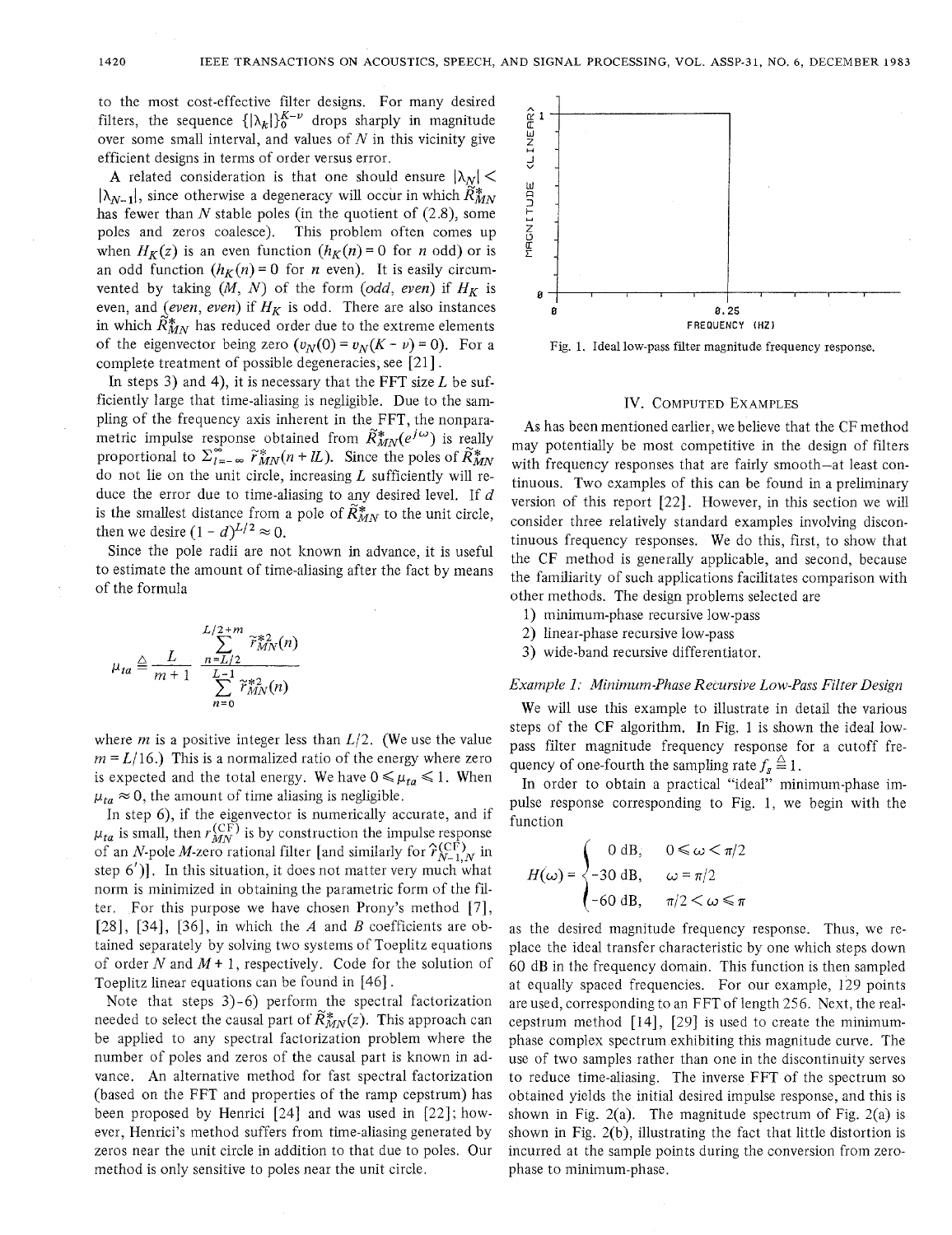

Fig. 2. Minimum-phase ideal low-pass filter obtained by windowing the real cepstrum of the impulse response. (a) Impulse response. (b) Magnitude frequency response.

The next step is to window the "ideal" impulse response to the length *K* desired for use in the CF algorithm. In this case, we choose  $K = 79$ . The method selected for this windowing consists of multiplying the function of Fig. 2(a) by half of a Hamming window. The resulting impulse response and the corresponding magnitude spectrum are shown in Fig. 3(a) and (b).

We now use the CF method to obtain a 7-pole, 6-zero digital filter which approximates the filter of Fig. 3. First, the 80 X 80 Hankel matrix is formed, and its 16 extreme eigenvalues are computed. The magnitudes of all 80 eigenvalues are plotted in Fig. 4. The seventh eigenvalue modulus is  $|\lambda_7| = 0.019$ . This number provides the magnitude of the all-pass error in the optimum noncausal Chebyshev filter, and equals the Hankel norm of the final approximation error. Thus, we expect about two percent error in the magnitude of the passband. The internal FFT size was chosen to be  $L = 512$ .

Fig. 5(a) shows the magnitude error

$$
|H_K(e^{j\omega_k})| - |\widetilde{R}_{MN}^*(e^{j\omega_k})|
$$

in the optimum extended rational Chebyshev approximation. When the noncausal part of  $\tilde{r}_{MN}^*$  is dropped to obtain  $r_{MN}^{(\text{CF})}$ , the magnitude error becomes that shown in Fig. 5(b). Note how slightly the magnitude error for the optimum Hankel approximation extends past the bounds for the optimum Chebyshev error.

The causal impulse response  $r_{MN}^{\text{(CF)}}$  of the optimal Hankel approximation is finally converted to a set of recursive filter coefficients, via Prony's method applied to the first 80 samples



Fig. 3. Hamming-windowed minimum-phase low-pass filter. (a) Impulse response. (b) Magnitude frequency response.



Fig. 4. Singular values of Hankel matrix H<sub>0,80</sub> of windowed minimumphase filter. (a) Linear scale. (b) dB scale.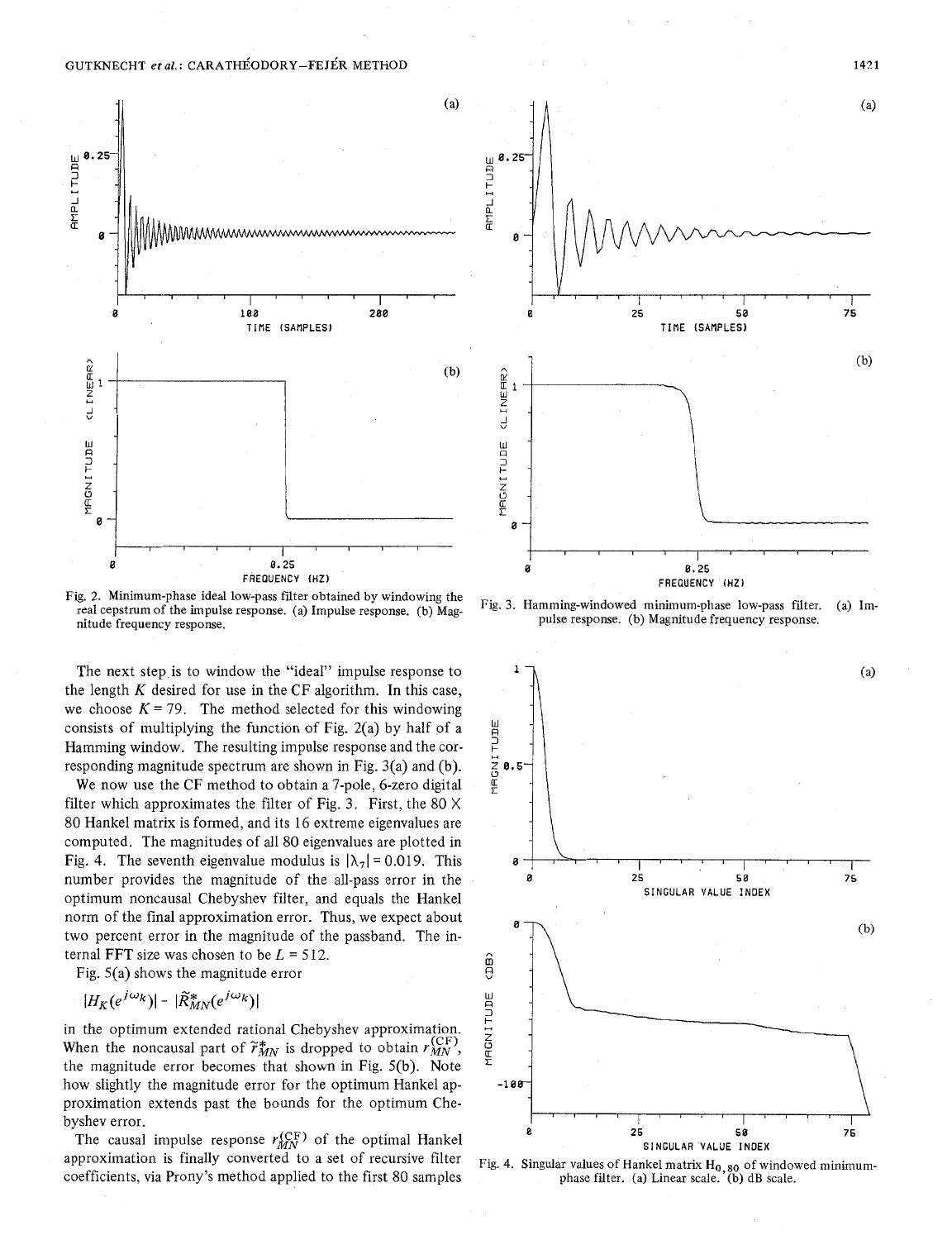



Fig. *5.* Magnitude frequency response error. (a) Optimum Chebyshev approximation. (b) CF approximation (optimum Hankel norm).

of  $r_{MN}^{(\text{CF})}$ . The error due to this conversion is  $||r_{MN}^{(\text{CF})} - \hat{r}_{MN}^{(\text{CF})}||_2 =$ 0.00012, where  $r_{MN}^{V}$  denotes the impulse response obtained nonparametrically, and  $\hat{r}_{MN}^{(\text{CF})}$  denotes the impulse response of the filter computed by Prony's method. (The norm is measured over the first 512 samples of each impulse response.) The good match by Prony's method indicates numerical success of the preceding steps, and that *L* is sufficiently large.

The final frequency response, overlaid with the desired frequency response, is shown in Fig. 6(a). Notice that the error is nearly equal ripple at about two percent in the passband, as expected.

The filter design obtained using *equation-error* minimization on the same target spectrum  $H_K(e^{j\omega})$  as for the CF method is shown in Fig. 6(b). We chose the equation-error method as a standard for comparison because algorithms in this class (such as Prony's method) seem to be the only other way to obtain unique rational approximations which fit both phase and magnitude and which do not suffer from the possibility of convergence to suboptimal solutions [36]. The equation-error algorithm used is a fast version of the one outlined in [45], and it is described in [36]. Note that there is more error near the passband edge with equation-error minimization, due to the presence of poles nearby. [The equation error is defined as  $A(e^{j\omega})(R_{MN}(e^{j\omega}) - B(e^{j\omega})/A(e^{j\omega}))$ , which gets weighted toward zero near roots of  $A(z)$ .] On a Foonly F2 computer, in single precision floating point, the equation-error solution required approximately 2.5 s of CPU time, while the CF algorithm took approximately 70 s (with 60 s spent in the tridiagonalization of the 80 X 80 Hankel matrix).

Although the CF method does not attempt to minimize any kind of log-spectral error, it is often the case in filter design that such an error is most appropriate. For completeness we show the CF and equation-error magnitude fits on a dB vertical scale in Fig. 7. On a log vertical scale, the equation-error method may be preferable to the CF method due to better stopband rejection.

Fig. 8 compares the pole-zero plots for the CF and equationerror methods. The large difference between the two plots suggests that use of the equation-error solution as an initial guess for a gradient-descent algorithm, which explicitly minimizes  $||H(e^{j\omega}) - \hat{H}(e^{j\omega})||$  with respect to pole positions, may not be effective in general.

### *Example 2: Linear-Phase Recursive Low-Pass Filter Design*

In this example, the goal is to design a *linear phase* recursive low-pass filter. Since the CF method requires a finite impulse response as a starting point, it is good to have an initial target impulse response which is optimal in some sense. The Parks-McClellan-Rabiner (PMR) algorithm [30], [33] provides optimal FIR filters in the sense that the Chebyshev norm of the spectral magnitude error is minimized over filters with exactly linear phase. Since the CF method takes an FIR filter into an IIR filter, preserving the spectrum in a nearly optimal Chebyshev sense, the PMR algorithm provides a good initial condition for this problem. Furthermore, our experience indicates that the amount of computational effort in the two methods is comparable, with the CF algorithm being somewhat more expensive. Thus the PMR algorithm is a wellmatched supplement to the CF algorithm.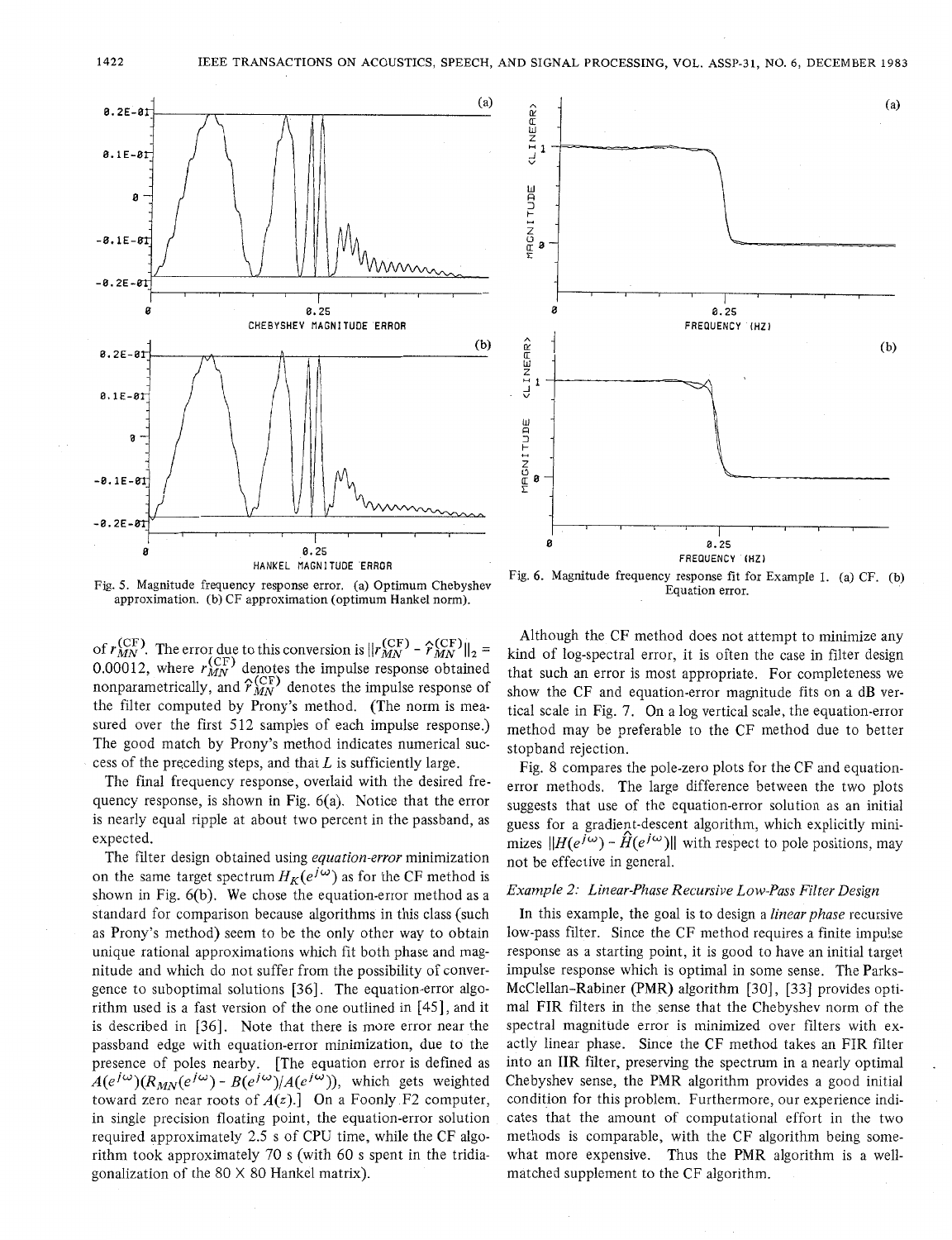

Fig. **7.** Magnitude frequency response fit for Example 1 (dB scale). (a) CF. (b) Equation error.



Fig. 8. Poles and zeros for Example 1  $(X = pole, 0 = zero)$ . (a) CF. (b) Equation error.

We begin with an optimal FIR low-pass filter of length  $K =$ 21. The passband ranges from  $f = 0$  to one-tenth the sampling rate  $f = f_s/10$ , and the stopband is defined from  $f = f_s/5$  to  $f =$  $f_s/2$ . The singular values of the Hankel matrix for this problem are plotted in Fig. 9. In Fig. 10, a comparison between the CF method and the equation-error method is given for the case of a 7-pole, 6-zero approximation to the optimum order 20 FIR filter. The FFT size used is  $L = 256$ . Fig. 11 gives the same comparison on a dB vertical scale. The impulse response fits for the two methods are shown in Fig. 12, and pole-zero diagrams are shown in Fig. 13. In this example, the CF method clearly outperforms the equation-error method.

### *Example 3: Wide-Band Differentiator Design*

The ideal differentiator has the frequency response

$$
H(e^{j\omega}) = j\omega, \quad -\pi < \omega \leq \pi.
$$

The design of recursive approximations to  $H(e^{j\omega})$  has been addressed by Rabiner and Steiglitz [32], [37], where a method for computing recursive approximations minimizing  $|||H|$  - $\|R_{MN}\|$ , is proposed. The CF method obtains slightly better approximations of type  $(2, 2)$  and  $(4, 4)$  with less computational effort. (In the following computations, we used the Henrici spectral factorization and the parametric truncation of  $\mathbb{R}^*_{MN}$  mentioned above; see [22] for details. But these variations have small effect for this problem.)

We begin by dividing the magnitude characteristic by

$$
|H_0(e^{j\omega})| \stackrel{\triangle}{=} |e^{j\omega} - 1|.
$$

The resulting quotient is nonzero, so its logarithm exists and we can calculate a minimum-phase transfer function by the real cepstrum method as in Example 1. We approximate this by CF approximations of type  $(1, 2)$  and  $(3, 4)$  and then multiply these approximations by  $e^{j\omega}$  - 1. The result should be recursive differentiators of type  $(2, 2)$  and  $(4, 4)$  that are near optimal in maximum error *weighted* by  $|e^{j\omega} - 1|^{-1}$ . Since  $|e^{j\omega} - 1| \approx |\omega|$  for small  $\omega$ , the filters should not be far from optimal in the physically more appropriate sense of minimizing the maximum relative error.

The magnitude characteristic in this problem changes slope abruptly at  $\omega = \pi$ , so *H* has zero continuous derivatives and the impulse response dies out slowly. We have taken  $K = 60$ for the  $(2, 2)$  approximation and  $K = 120$  for the  $(4, 4)$  approximation, and 1024 points in all FFT's. Even these values are not quite enough to make  $H - H_K$  negligible. The approximations are still good, however, and the resulting computation times (using double precision on an IBM 370/168) of approximately 0.8 s and 3 s, respectively, suggest that the CF computation is roughly ten times faster than that of Rabiner and Steiglitz [37].

Figs. 14(a) and 15(a) show the errors in amplitude as a function of  $\omega$  for the two differentiators. Figs. 14(b) and 15(b) show the corresponding excess phase. These curves show roughly the same behavior as those computed by Rabiner and Steiglitz  $[32]$ . The zeros for the  $(2, 2)$  approximation are at  $1.00000$  and  $-0.67570$ , the poles are at  $-0.13841$  and -0.72021, and the multiplicative constant is 0.36773. These numbers are each within 1 percent of those in [37] except for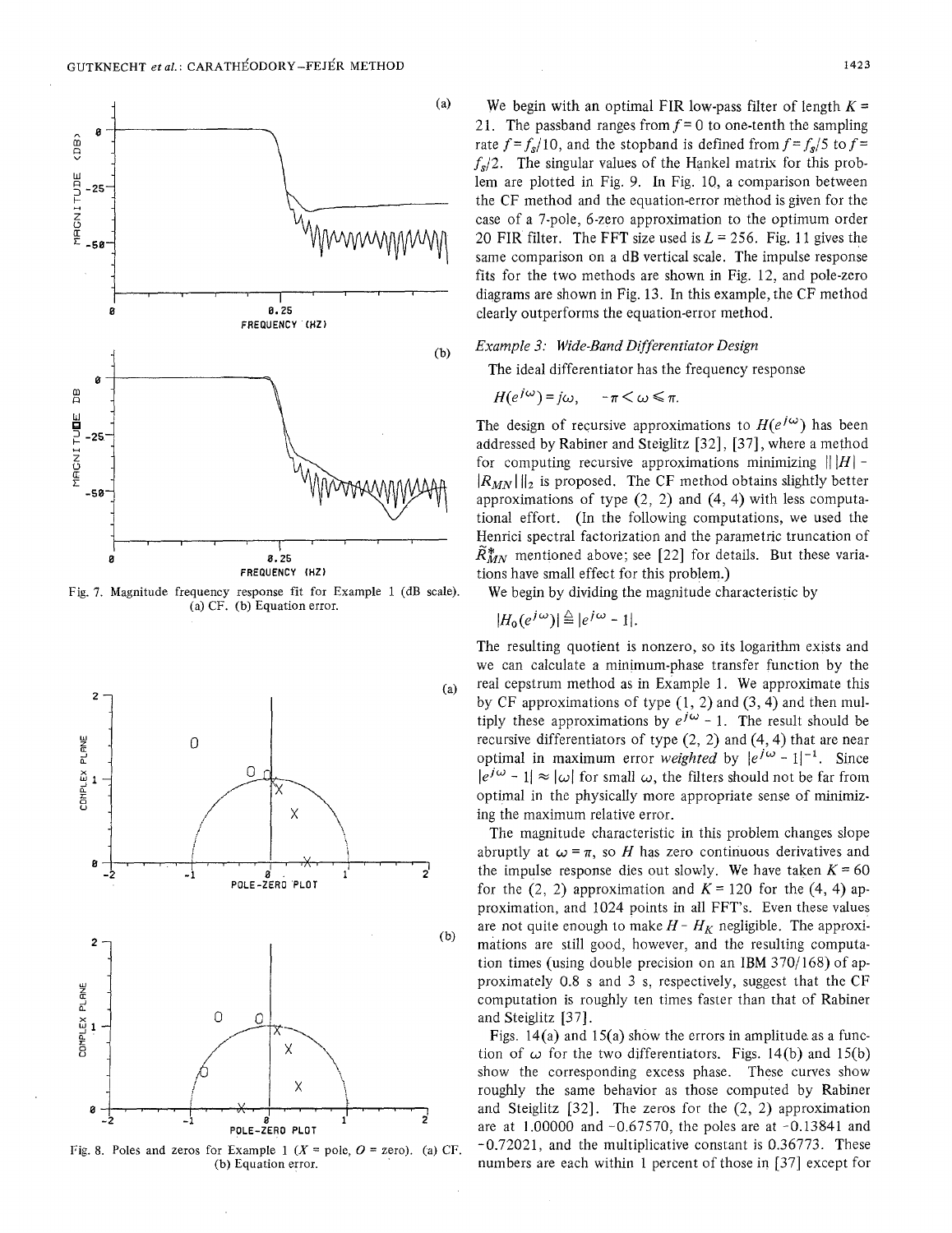



Fig. 9. Singular values of the Hankel matrix  $H_{0,21}$  corresponding to the optimum FIR linear-phase impulse response. (a) Linear scale. (b) dB scale.

**Fig.** 11. Magnitude frequency response fit for Example 2 (dB scale). (a) CF. (b) Equation error.



Fig. 10. Magnitude frequency response fit for Example 2. (a) CF. Fig. 12. Impulse response fit for Example 2. (a) CF. (b) Equation error.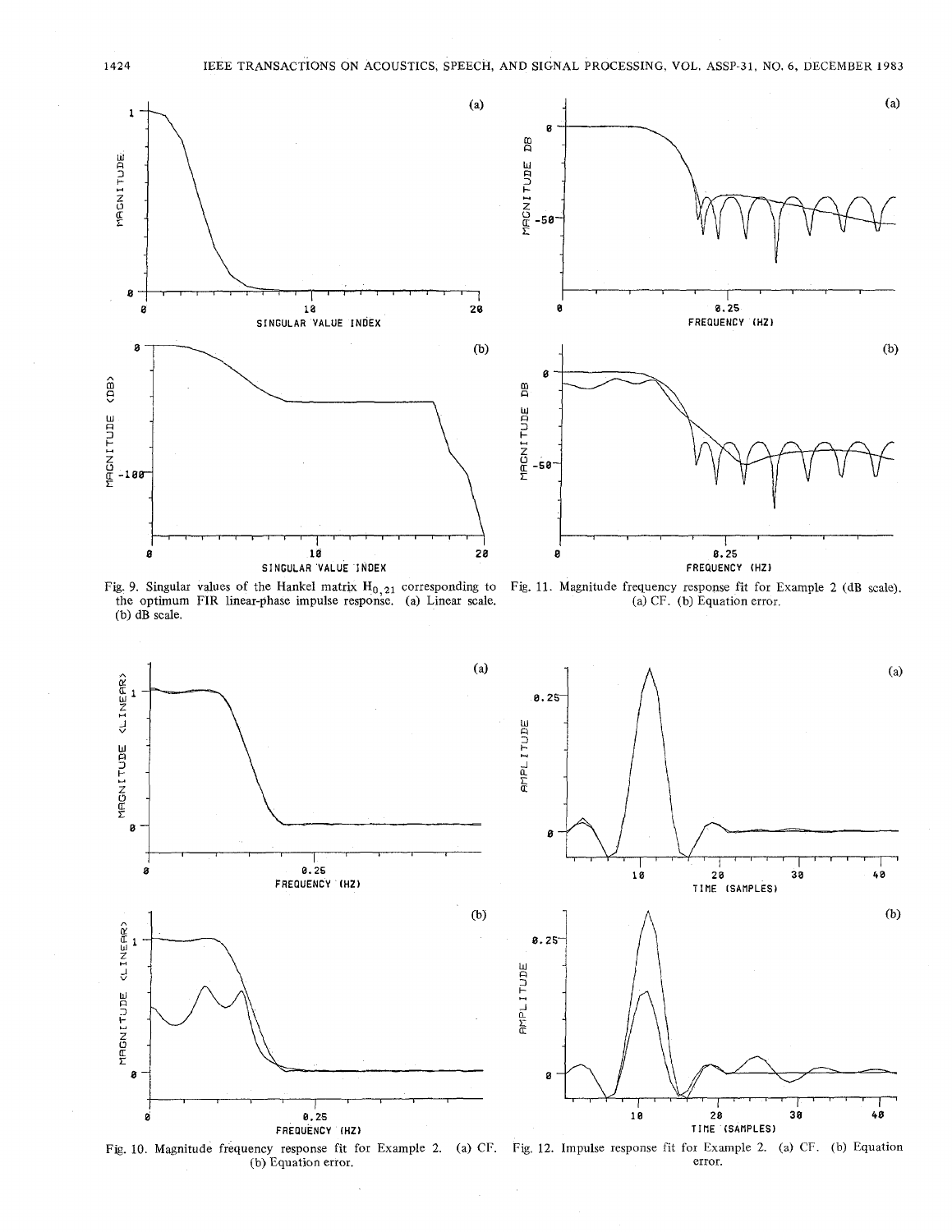

(b) Equation error.



the pole at -0.13841, which differs by 3 percent. The close *ing*, vol. ASSP-22, pp. 45-55, 1974.<br>agreement is due to the fact that in this example the optimal digital filters," IEEE Trans. Audio Electroacoust., vol. AU-18 agreement is due to the fact that in this example the optimal digital filters," *IEEE Tr*<br> $L_2$  approximation, the optimal Chebyshev approximation, and pp. 137-141, June 1970.  $L<sub>2</sub>$  approximation, the optimal Chebyshev approximation, and the CF approximation are all roughly the same. [8] **J.** A. Cadzow, "High performance spectral estimation-A new the CF approximation are all roughly the same.

proximations to those of Rabiner and Steiglitz. [9] C. Caratheodory and L. Fejer, "Über den Zusammenhang der Table I compares the maximum errors of the two CF ap-



0 *i l l l l l l l l l l l l l l l l l l l l l l l l l l l l l l l l l l l l 1* \ (a) Magnitude error. **(b)** Phase error.

Fig. 13. Poles and zeros for Example 2 (*X* = pole, *O* = zero). (a) CF. CF APPROXIMATION TO A WIDE-BAND DIFFERENTIATOR.<br>(b) Equation error. (b) Contation error. (b) Contation error. (b) Contation error. (b) Contation erro

| (a) | (M, N) |     | IBM 370/168<br>Time | Max. Error | Max. Error<br>Rabiner & Steiglitz |
|-----|--------|-----|---------------------|------------|-----------------------------------|
|     | (2, 2) | 60  | 0.8s                | 0.011      | 0.011                             |
|     | (4, 4) | 120 | 3.2s                | 0.0021     | 0.0063                            |

#### ACKNOWLEDGMENT

**a** We are grateful to Dr. P. van Dooren for his ongoing interest **<sup>85</sup>**-0.010 *2* I.,,,I ,,,, I **\*.I.** I ,,,, in this project and for bringing many important references to

#### **REFERENCES**

- (b) **[l]** V. M. Adamjan, D. Z. Arov, and M. *G.* Krein, "Analytic properties of Schmidt pairs for a Hankel operator and the generalized Schur-Takagi problem," *Math. USSR Sbornik,* vol. 15, pp. 31- 73,1971.
	- [2] N. Akhieser, *Theory of Approximation.* New York: Frederick Ungar, 1956.
	- **[3] S.** Alliney and F. Sgallari, "Chebyshev approximation of recursive digital filters," *Signal Processing,* vol. 2, pp. 317-321, 1980.
	- 141 **J.** A. Athanassopoulos and A. D. Waren, "Design of discrete-time systems **by** mathematical programming," in *Proc. 1968 Hawaii Int. Conf. Syst. Sei.* Honolulu, HI: Univ. Hawaii Press, 1968,
- Fig. 14. CF Approximation of wide-band differentiator, type (2, 2) [5] L. Barrodale, M. J. D. Powell, and F. D. K. Roberts, "The differ-<br>
(a) Magnitude error (b) Phase error (a) Magnitude error. (b) Phase error. ential correction algorithm for rational L<sup>os-</sup>approx SIAM *J. Numer. Anal.*, vol. 9, pp. 493-504, Sept. 1972.
	- [6] F. Brophy and **A. C.** Salazar, "Recursive digital filter synthesis in the time domain," *IEEE Trans. Acoust., Speech, Signal Processing,* vol. ASSP-22, pp. 45-55, 1974.
	-
	- ARMA method," *IEEE Trans. Acoust., Speech, Signal Process-*
	-